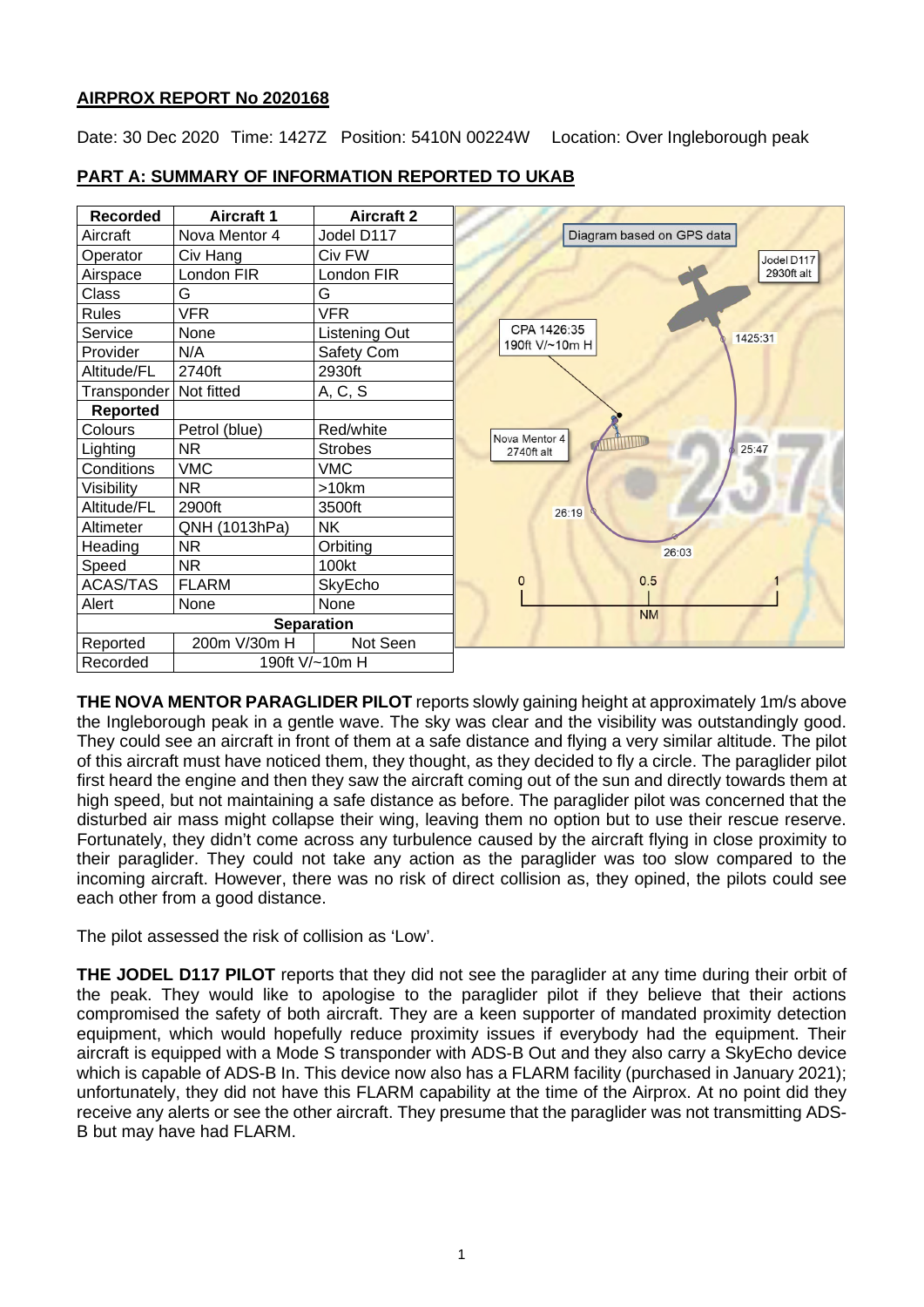

Figure 1 – View of Ingleborough from the north (image provided by the Jodel pilot)

They would have liked the CAA to mandate a suitable single protocol that all could use but the CAA seems rather reluctant to do so, they opined. They thought that it was good to see that the CAA is currently giving £250 back on the SkyEcho, so more aircraft may soon have ADS-B Out.

The pilot was unable to make an assessment of the risk of collision.

### **Factual Background**

The weather at RAF Leeming was recorded as follows:

METAR EGXE 301350Z AUTO 29005KT 9999 NCD 03/M01 Q1000= METAR EGXE 301450Z AUTO 28001KT 9999 NCD 03/M02 Q1001=

#### **Analysis and Investigation**

#### **UKAB Secretariat**

Analysis of the NATS radar replay showed the Jodel orbiting Ingleborough peak around the time reported by the paraglider pilot. However, the paraglider did not appear on the NATS radar and so further analysis via this means was not possible.

The paraglider pilot provided a GPS log file from their FLARM equipment and the Jodel pilot supplied both a GPS log file and an ADS-B log file; unfortunately, the data points captured by the ADS-B were too far apart to conduct meaningful analysis. However, both GPS log files contained sufficient detail for a reconstruction of the event to be made. The Jodel pilot approached the peak from the north at an altitude of 2900ft and commenced an orbit at around **1425:30**. At this time, the paraglider pilot was operating at an altitude of 2700ft above the north-facing slope of the peak. The Jodel pilot then flew a clockwise orbit of the peak, during which time there was very little change in position of the paraglider. At around **1426:30**, as the Jodel pilot passed through a heading of approximately 045°, they flew past the paraglider with a horizontal separation of approximately 10m and a vertical separation of approximately 190ft (all data taken from respective GPS log files).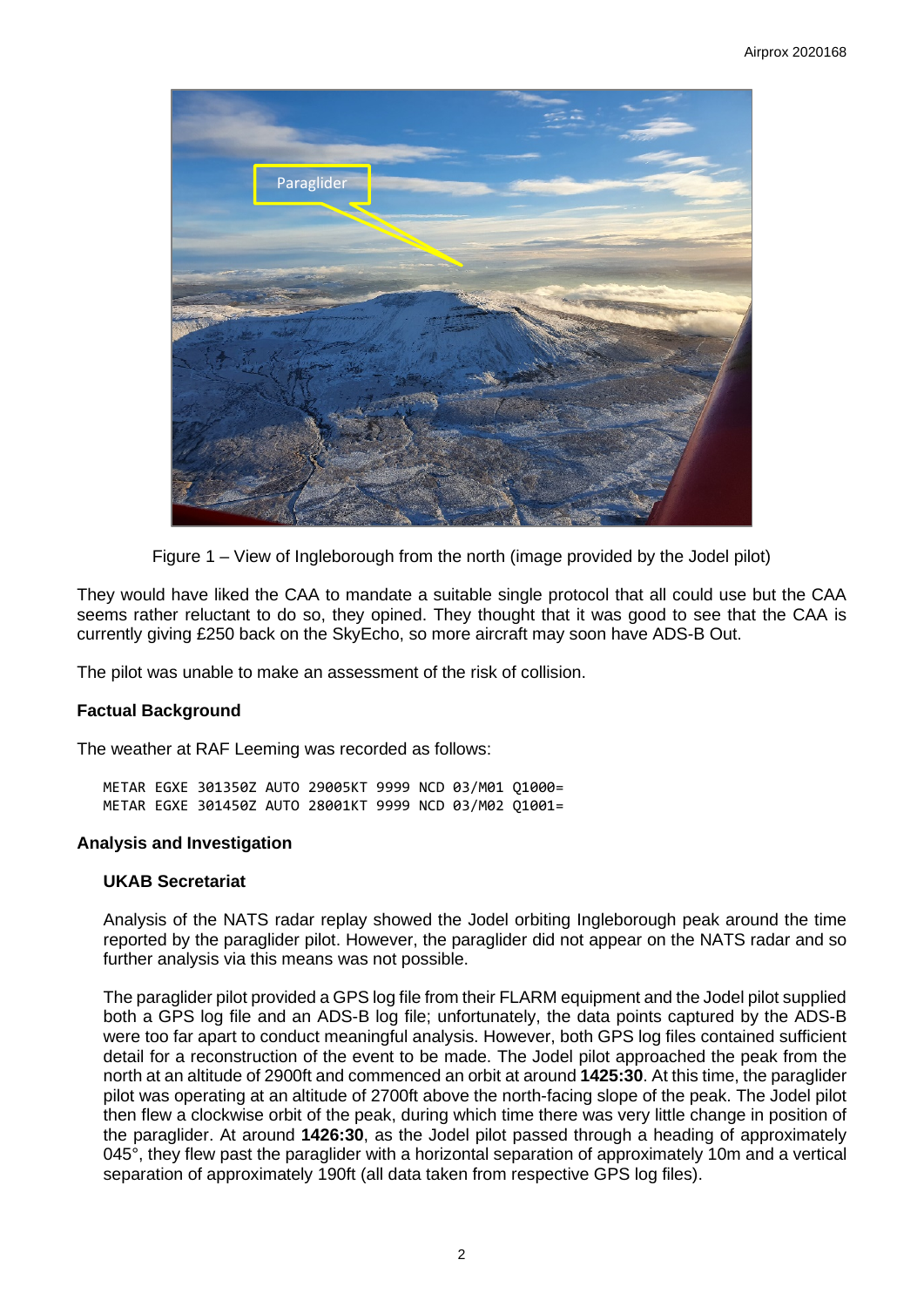The paraglider and Jodel pilots shared an equal responsibility for collision avoidance and not to operate in such proximity to other aircraft as to create a collision hazard. [1](#page-2-0) If the incident geometry is considered as converging then the Jodel pilot was required to give way to the paraglider.<sup>[2](#page-2-1)</sup>

## **Comments**

## **BHPA**

The BHPA would like to commend the paraglider pilot on flying with FLARM but, more importantly, good use of lookout. This report does highlight some of the interoperability concerns with the current suite of electronic conspicuity (EC) devices but we believe that flying with some EC measures is better than flying without any. It was unfortunate that the Jodel pilot's device had not yet been set up for FLARM, as this may have given greater forewarning to the paraglider pilot, but the fact is that even if the paraglider pilot had every EC device available to him and had received alerts regarding an aircraft's presence, the speed and manoeuvrability of a paraglider to avoid a collision is extremely limited. Paraglider pilots are advised to perform gentle wingovers or a spiral dive to make themselves more visible to the other aircraft if height and skill allow.

In this incident, the paraglider was dynamically soaring in a gentle wave meaning that it would be maintaining an almost stationary position over the ground with just gentle beats along the lift band. This flight profile would have made it far harder for the Jodel pilot to see than perhaps a paraglider in thermic lift, which would have been banked over hard whilst orbiting and presenting a much more visible profile.

The BHPA understands that this incident occurred in uncontrolled airspace where a good lookout is absolutely essential and highlights the fact that even carrying an EC device is no guarantee of electronically detecting another aircraft. Once again, all pilots of powered aircraft need to be acutely aware of the detrimental effects of their propellor/rotor/jet wash on a paraglider wing or hang glider if flown in close proximity.

### **Summary**

An Airprox was reported when a Nova Mentor 4 paraglider and a Jodel D117 flew into proximity over Ingleborough peak at 1427Z on Wednesday 30<sup>th</sup> December 2020. Both pilots were operating under VFR in VMC; neither pilot was in receipt of an Air Traffic Service.

## **PART B: SUMMARY OF THE BOARD'S DISCUSSIONS**

Information available consisted of reports from both pilots, radar photographs/video recordings, reports from the air traffic controllers involved and reports from the appropriate operating authorities. Relevant contributory factors mentioned during the Board's discussions are highlighted within the text in bold, with the numbers referring to the Contributory Factors table displayed in Part C.

Due to the exceptional circumstances presented by the coronavirus pandemic, this incident was assessed as part of a 'virtual' UK Airprox Board meeting where members provided a combination of written contributions and dial-in/VTC comments.

The Board first considered the actions of the paraglider pilot and heard from a paraglider pilot member that there was little that the paraglider pilot could have done to increase separation between themselves and the Jodel because paragliders are not particularly manoeuvrable. The Board noted that the paraglider pilot had had no prior warning of the presence of the Jodel until they sighted it (**CF1**) and commended the paraglider for their lookout, sighting the Jodel when it had been to the north of the peak and then maintaining visual contact while the Jodel pilot had commenced their turn. Members considered it to be unfortunate that the FLARM carried by the paraglider pilot had not been unable to detect the SkyEcho carried by the Jodel pilot (**CF2**), but highlighted that there are many forms of

<span id="page-2-0"></span><sup>1</sup> SERA.3205 Proximity.

<span id="page-2-1"></span><sup>&</sup>lt;sup>2</sup> SERA.3210 Right-of-way (c)(2) Converging.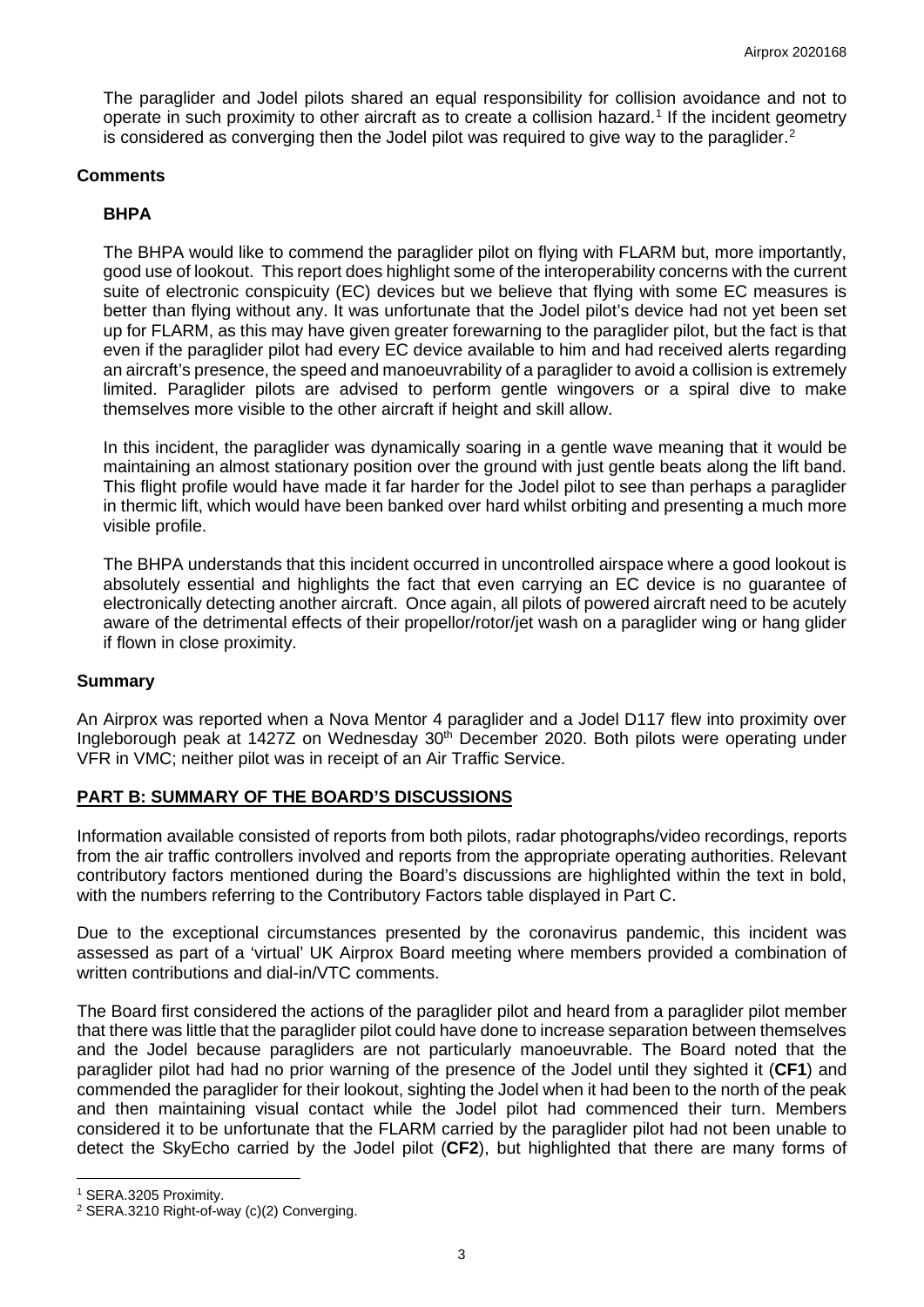electronic conspicuity available to pilots and, sadly, not all of these are interoperable. The Board noted that the paraglider pilot had assumed that the Jodel pilot had been visual with them, but this had not been the case and so, by the time the paraglider pilot had reacquired the Jodel visually and realised that the Jodel pilot was going to pass relatively close to them (**CF4**), it had been too late for the paraglider to take any meaningful action to increase separation.

Turning to the actions of the Jodel pilot, the Board commended their support of electronic conspicuity equipment but again lamented the lack of compatibility of some of these devices. On the day of the Airprox, the Jodel pilot's SkyEcho equipment had been unable to detect FLARM devices (**CF2**) and so the Jodel pilot had had no situational awareness of the presence of the paraglider (**CF1**); the Board was heartened to hear that, since this Airprox, the Jodel pilot had availed themselves of the ability to electronically detect FLARM devices. The Board wished to highlight to pilots that, while electronic conspicuity doubtless contributes to the mitigations of mid-air collision, lookout still remains the primary means for detecting threats in Class G airspace. The Board again heard from a paraglider pilot member that paragliders and hang-gliders are most likely to be found on the windward side of ridges and encouraged pilots to consider this as part of their active threat and error management routine. As it was, the Jodel pilot had not sighted the paraglider at any stage (**CF3**) and so members felt that this had been a contributory factor in this Airprox.

Finally, the Board considered the risk involved in this event. Members took into account the lack of manoeuvrability of the paraglider and the fact that neither pilot had been able to take any action to increase separation. The Board was grateful to both pilots for supplying their GPS data, as this had permitted them to gain a greater understanding of how the Airprox had evolved. Some members felt that safety had been much reduced and that a risk of collision had existed (Risk Category B) whilst others were of the view that there had been sufficient separation as measured from the GPS data such that there had been no risk of collision. After further discussion, the latter view prevailed and the Board agreed that, although safety had been degraded, there had been no risk of collision between the 2 aircraft – Risk Category C.

# **PART C: ASSESSMENT OF CONTRIBUTORY FACTORS AND RISK**

# Contributory Factors:

|           | 2020168                |                                                                |                                                                     |  |  |  |  |  |  |
|-----------|------------------------|----------------------------------------------------------------|---------------------------------------------------------------------|--|--|--|--|--|--|
| <b>CF</b> | <b>Factor</b>          | <b>Description</b>                                             | Amplification                                                       |  |  |  |  |  |  |
|           | <b>Flight Elements</b> |                                                                |                                                                     |  |  |  |  |  |  |
|           |                        | • Situational Awareness of the Conflicting Aircraft and Action |                                                                     |  |  |  |  |  |  |
|           | Contextual             | • Situational Awareness and Sensory Events                     | The pilot had generic, late or no Situational Awareness             |  |  |  |  |  |  |
|           |                        | <b>• Electronic Warning System Operation and Compliance</b>    |                                                                     |  |  |  |  |  |  |
|           | Technical              | • ACAS/TCAS System Failure                                     | Incompatible CWS equipment                                          |  |  |  |  |  |  |
|           | • See and Avoid        |                                                                |                                                                     |  |  |  |  |  |  |
| 3         | <b>Human Factors</b>   | • Monitoring of Other Aircraft                                 | Non-sighting or effectively a non-sighting by one or both<br>pilots |  |  |  |  |  |  |
| 4         | <b>Human Factors</b>   | • Perception of Visual Information                             | Pilot was concerned by the proximity of the other aircraft          |  |  |  |  |  |  |

Degree of Risk: C